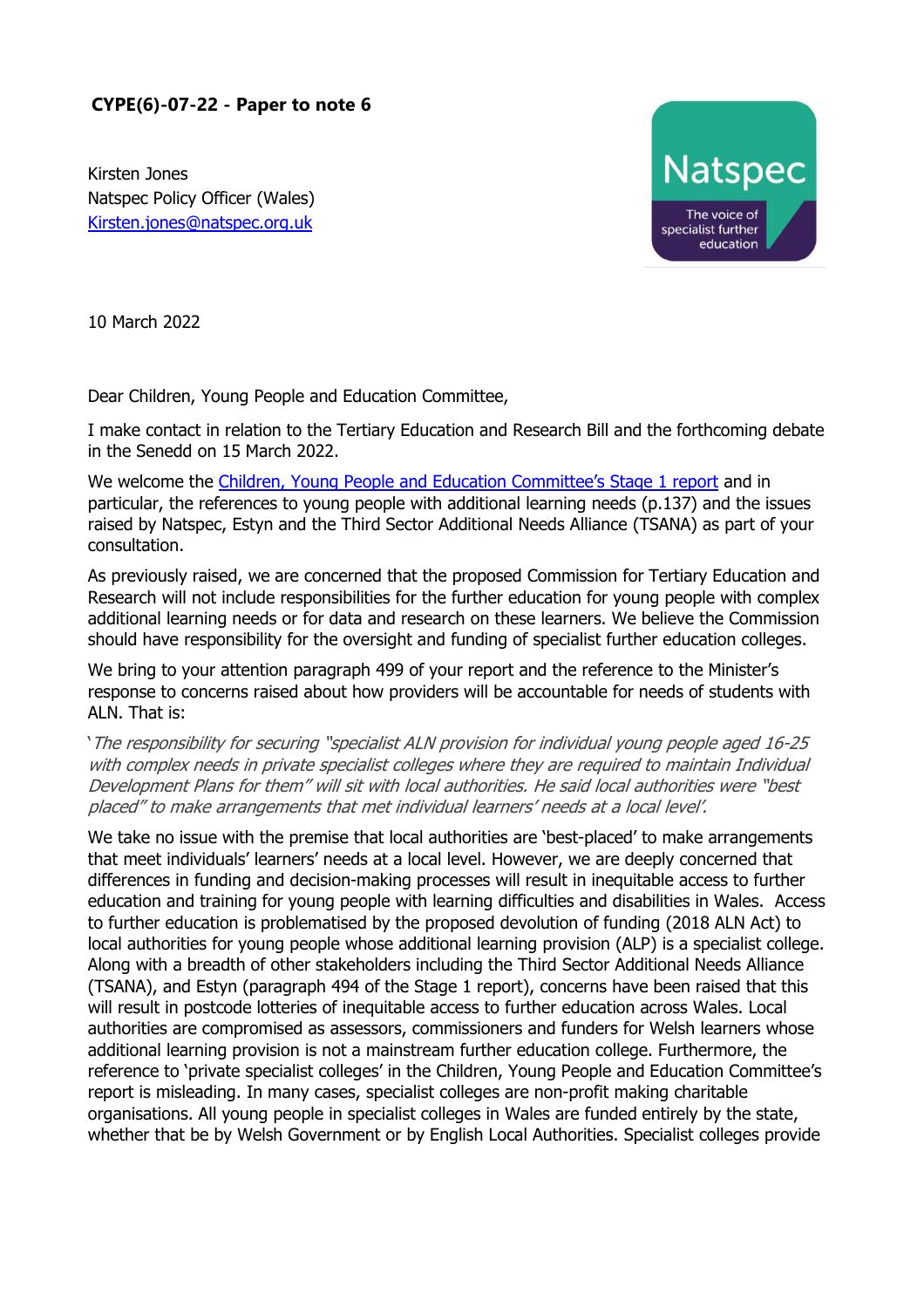education and training for young people whose needs cannot be met in mainstream further education colleges. Welsh Government delegates tertiary education for this group of young people to specialist further education colleges. It is thus disingenuous to use the label 'private specialist colleges' as this brings with it, connotations of privately funded and elite organisations only accessible to a privileged few as matters of choice and financial circumstance.

In terms of equitable access to further education and training for young people with complex additional learning needs, it is vital that these perceptions are challenged and not promulgated. Young people attend specialist colleges because that is where their specific needs can meet. For a minority of young people with ALN in Wales, specialist further education providers, whether day or residential, are sometimes the only organisations able to offer provision that meets their specific needs. Given the small numbers of young people in scope, it would not be practicable for such provision to be made available in every local area. For this reason, we should guard against definitions of inclusive education as being wholly 'place-based' and recognise the importance for young people with complex learning difficulties and disabilities that it should be 'needs-led'.

Different funding mechanisms for further education for these young people in comparison to their less-disabled peers undoubtedly compromises decision making. Concerns are compounded by the pandemic and the resulting additional financial pressures on local authorities. We are already seeing evidence in regional ALN plans of local authorities preparing for young people unable to attend mainstream colleges, to move straight from school to social care day services. This is wholly incompatible with an inclusive education system where all young people in Wales should be able to access the further education and training they require. It is also counter to the aspirations of a more equal Wales espoused in the Wellbeing of Future Generations (Wales) Act 2015.

To discharge its duties in respect of further education and training, the Commission for Tertiary Education and Research has the power to fund providers of post-16 education and training and we believe it is in the public interest that specialist further education colleges come under the auspices of the Tertiary Education and Research Bill. The Bill provides an ideal opportunity to transfer the funding for young people requiring specialist colleges to the Commission. By doing so, the Commission would have strategic oversight of national costs and be well positioned to undertake the demographic planning necessary to make sure the needs of young people with low incidence and complex needs can be met equitably across Wales. It would reduce pressure on local authorities and provide a vehicle for monitoring expenditure and outcomes associated with these learners.

Young people with complex ALN who require placements at specialist further education colleges often rely on multi-agency collaboration and agreements to fund their placements. Currently, applications to colleges are progressed by Careers Wales Advisors and Welsh Government's Support for Learners Division, effectively serve as the lead commissioner funding young people whose ALP is a specialist FE college. For example, Welsh Government officials will liaise with social services departments and health professionals to ensure young people with complex ALN can access the ALP they require to meet their education and training needs.

Without appropriate interventions, the loss of the lead commissioning role (2018 ALN Act) presents the very real danger of internecine disagreements over what or who will be funded. The ramifications of this for young people with complex ALN whose ALP is a specialist college is late decision making, resulting in poor, or no, transition planning. The resulting uncertainty placing inordinate stress on learners and their families. This is particularly detrimental to young people with complex needs including autism and challenging behaviour where certainty is crucial to health and well-being.

Robins Wood House, Robins Wood Rd, Aspley, Nottingham NG8 3NH Office 0115 854 1322 info@natspec.org.uk www.natspec.org.uk